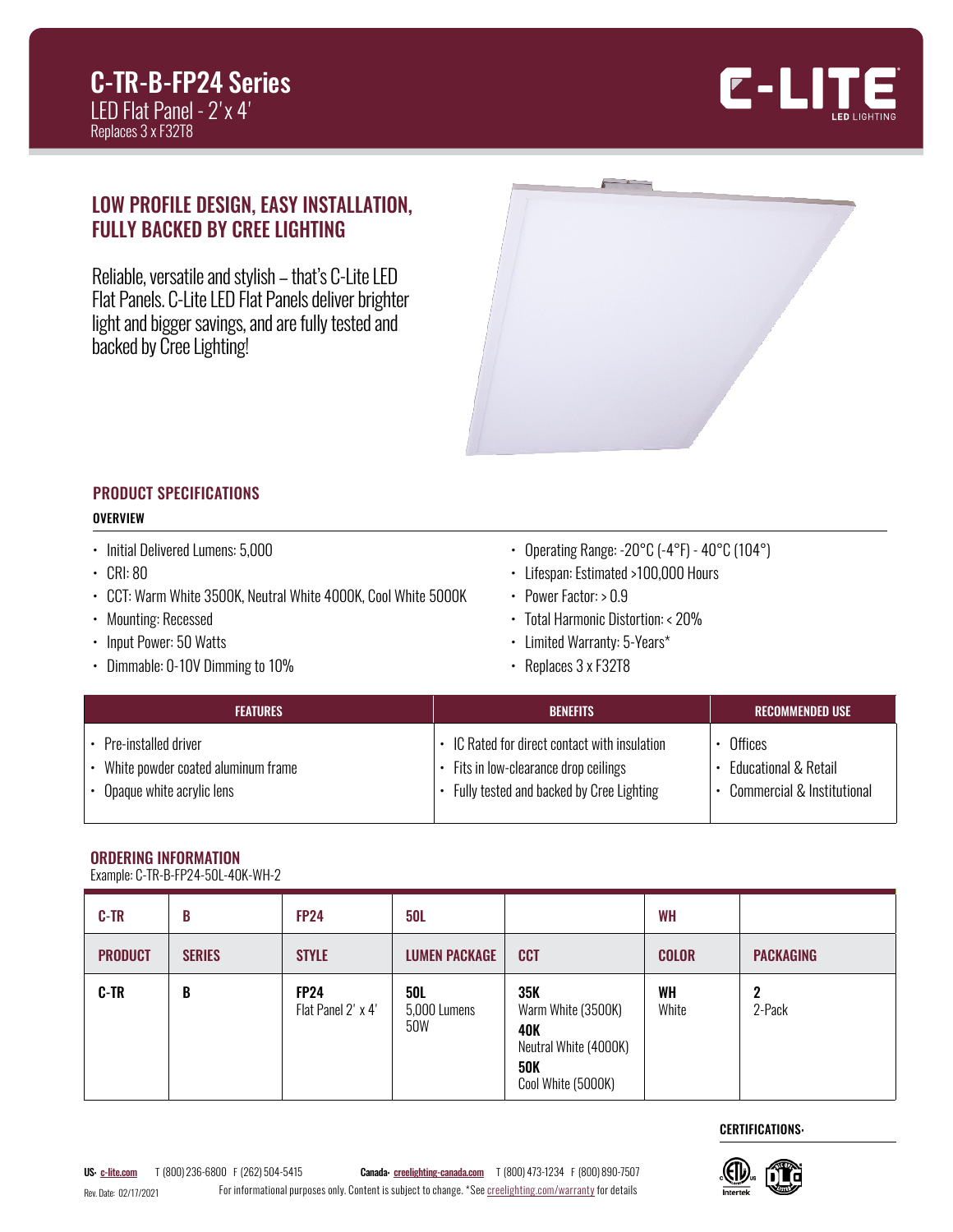# C-TR-B-FP24 Series



#### SERIES OVERVIEW

| <b>DIMENSIONS</b>                                                                                                               | <b>PRODUCT WEIGHT</b> | <b>MOUNTING HEIGHT</b> | <b>SPACING</b>                  |
|---------------------------------------------------------------------------------------------------------------------------------|-----------------------|------------------------|---------------------------------|
| 47.63" (1194mm) L x 23.63" (600mm) W x 0.5" (13mm) H (Panel)<br>4763" (1194mm) L x 23.63" (600mm) W x 1.75" (44mm) H (w/Driver) | 14.4 lbs.             | 8 to 12 feet           | $8' \times 8' - 10' \times 10'$ |

#### FIXTURE SPECIFICATIONS

| <b>HOUSING</b>       | Durable aluminum construction<br>White polyester powder-coat<br>Sealed, maintenance-free fixture design                                                      |
|----------------------|--------------------------------------------------------------------------------------------------------------------------------------------------------------|
| <b>LENS ASSEMBLY</b> | Precision engineered acrylic lens and polymethyl methacrylate (PMMA) diffuser prevents hot spots, shadows and glare, while providing<br>uniform illumination |
| <b>MOUNTING</b>      | Recessed<br>Installs into conventional grid ceiling<br>Pre-installed driver<br>Requires minimum 90°C supply conductors                                       |

#### ELECTRICAL PERFORMANCE

| <b>OPERATING RANGE</b>                                                 | <b>LIFESPAN</b><br>$L_{70}$ AT 25°C (77°F) | <b>POWER FACTOR</b> | <b>TOTAL HARMONIC</b><br><b>DISTORTION</b> | <b>DIMMABLE</b>      |
|------------------------------------------------------------------------|--------------------------------------------|---------------------|--------------------------------------------|----------------------|
| $-20^{\circ}$ C (-4 $^{\circ}$ F) - 40 $^{\circ}$ C (104 $^{\circ}$ F) | Estimated<br>>100,000 Hours                | >0.9                | $\cdot$ 20%                                | 0-10V Dimming to 10% |
| <b>INPUT VOLTAGE</b>                                                   | <b>120V</b>                                | <b>208V</b>         | <b>240V</b>                                | <b>277V</b>          |
| <b>CURRENT DRAW (Amps)</b>                                             | 0.42A                                      | 0.24A               | 0.21A                                      | 0.18A                |

#### WARRANTY & CERTIFICATIONS

| <b>WARRANTY</b> | <b>ETL LISTED</b>                       | <b>DLC</b>                                                                                       |  |
|-----------------|-----------------------------------------|--------------------------------------------------------------------------------------------------|--|
| 5-Year Limited* | Damp Locations.<br>For indoor use only. | <b>DLC Qualified</b><br>Please refer to<br>www.designlights.org/QPL for most current information |  |

CA RESIDENTS WARNING: Cancer and Reproductive Harm – www.p65warnings.ca.gov

Rev. Date: 02/17/2021 US: [c-lite.com](http://c-lite.com) T (800) 236-6800 F (262) 504-5415 Canada: [creelighting-canada.com](http://creelighting-canada.com) T (800) 473-1234 F (800) 890-7507 For informational purposes only. Content is subject to change. \*See [creelighting.com/warranty](http://creelighting.com/warranty) for details